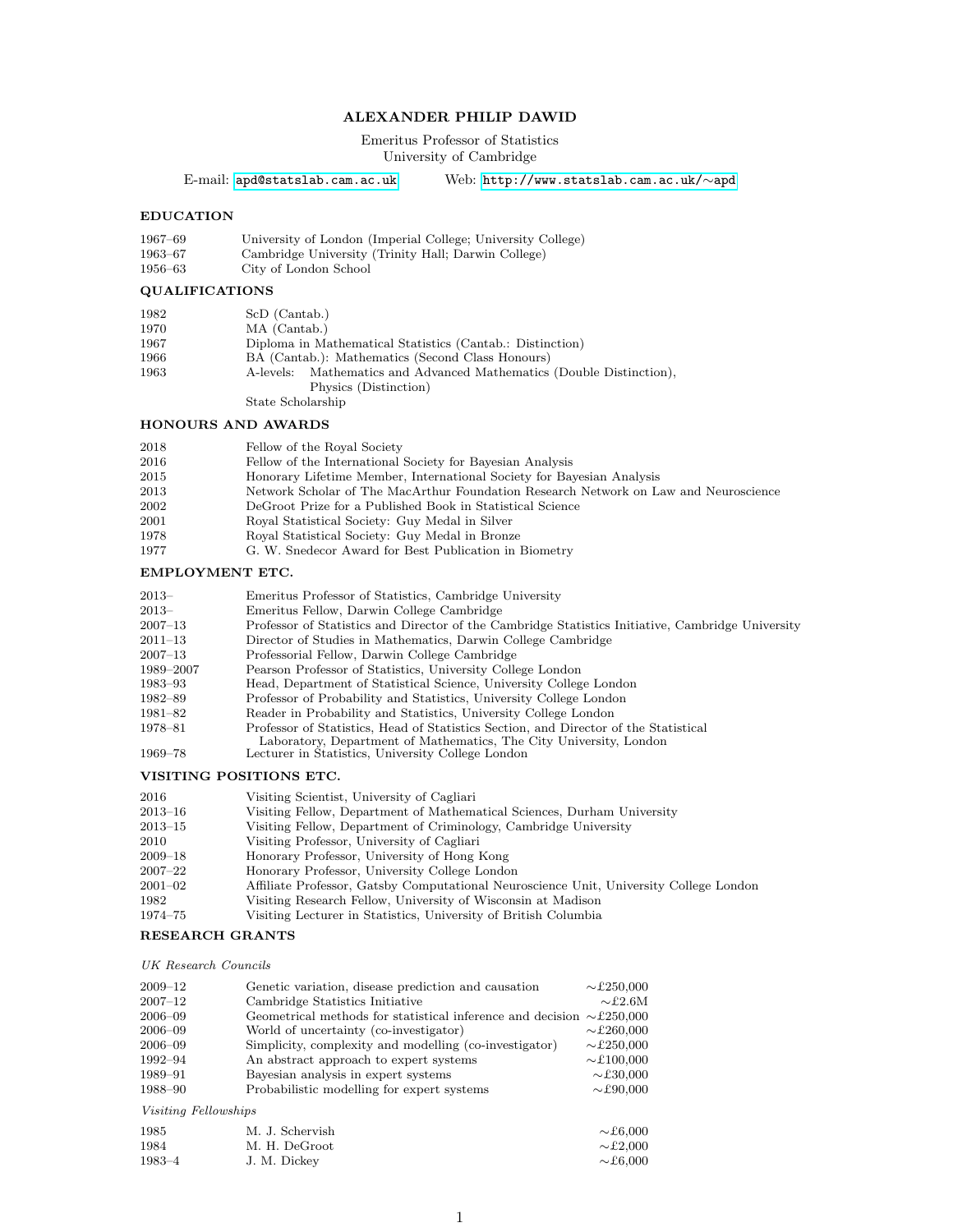### EEC

| 1989–93                                     | Probabilistic reasoning on graphical structures<br>with applications to expert systems                                               | $\sim$ ECU20,000                                      |
|---------------------------------------------|--------------------------------------------------------------------------------------------------------------------------------------|-------------------------------------------------------|
| Home Office Forensic Science Service        |                                                                                                                                      |                                                       |
| $1994 - 6$                                  | Research on DNA Statistics                                                                                                           | $\sim$ £40,000                                        |
|                                             | UK/Hong Kong Joint Research Scheme                                                                                                   |                                                       |
| 1998–9                                      | Conditional specification of multivariate<br>probability distributions                                                               | $\sim$ £5,000                                         |
|                                             | European Science Foundation Scientific Programme on<br><b>Highly Structured Stochastic Systems</b>                                   |                                                       |
| 2000<br>2000<br>2000                        | Short visit by Vanessa Didelez<br>Short visit by Dr Peter Grünwald<br>Research kitchen, Probabilistic expert systems<br>and genetics | $\sim$ FF 7,000<br>$\sim$ FF10,000<br>$\sim$ FF30,000 |
| Leverhulme Trust                            |                                                                                                                                      |                                                       |
| $2014 - 17$                                 | Emeritus Fellowship                                                                                                                  | £18,920                                               |
| $2003 - 08$                                 | Evidence, inference and enquiry: Towards an                                                                                          | $\sim$ £970,000                                       |
|                                             | integrated science of evidence                                                                                                       |                                                       |
| $2001 - 04$                                 | Bayesian networks for forensic inference<br>from genetic markers                                                                     | $\sim$ £100,000                                       |
| <i>Isaac Newton Trust</i>                   |                                                                                                                                      |                                                       |
| 2012<br>$2007 - 12$                         | Causal inference in genomic epidemiology<br>Cambridge Statistics Initiative: Building bridges                                        | $\sim$ £ 14,000<br>$\sim$ £125,000                    |
|                                             | PROFESSIONAL SOCIETIES                                                                                                               |                                                       |
| <i>Royal Statistical Society</i>            |                                                                                                                                      |                                                       |
|                                             |                                                                                                                                      |                                                       |
| $2015 - 19$                                 | Statistics and Law Section Committee                                                                                                 |                                                       |
| $2013 - 15$                                 | Statistics and Law Working Group                                                                                                     |                                                       |
| 1993                                        | Chartered Statistician                                                                                                               |                                                       |
| 1992                                        | Joint Editor, Journal, Series B                                                                                                      |                                                       |
| 1987–89                                     | Chairman, Research Section                                                                                                           |                                                       |
| 1981-82                                     | Vice-President                                                                                                                       |                                                       |
| 1978-80                                     | Honorary Secretary, Research Section                                                                                                 |                                                       |
| 1975–78                                     | Associate Editor, Journal, Series B                                                                                                  |                                                       |
| Read Papers                                 |                                                                                                                                      |                                                       |
| 1990                                        | Fisherian inference in likelihood and prequential frames of reference                                                                |                                                       |
| 1987                                        | Symmetry models and hypotheses for structured data layouts                                                                           |                                                       |
| 1978<br>1973                                | Conditional independence in statistical theory<br>Marginalization paradoxes in Bayesian and structural inference                     |                                                       |
|                                             | (with M. Stone and J. V. Zidek)                                                                                                      |                                                       |
|                                             | <i>Institute of Mathematical Statistics</i>                                                                                          |                                                       |
| 1979                                        | Elected Fellow                                                                                                                       |                                                       |
| 1977–82                                     | Associate Editor, Annals of Statistics                                                                                               |                                                       |
| <i>International Statistical Institute</i>  |                                                                                                                                      |                                                       |
| 1978                                        | Elected Member                                                                                                                       |                                                       |
| Biometrika Trust                            |                                                                                                                                      |                                                       |
| 1992–96                                     | Editor, <i>Biometrika</i>                                                                                                            |                                                       |
| 1984–92, 1996–                              | Trustee                                                                                                                              |                                                       |
| International Society for Bayesian Analysis |                                                                                                                                      |                                                       |
| $2005 - 9$                                  | Editor, Bayesian Analysis                                                                                                            |                                                       |
| 2000                                        | President                                                                                                                            |                                                       |
| 1998                                        | Director                                                                                                                             |                                                       |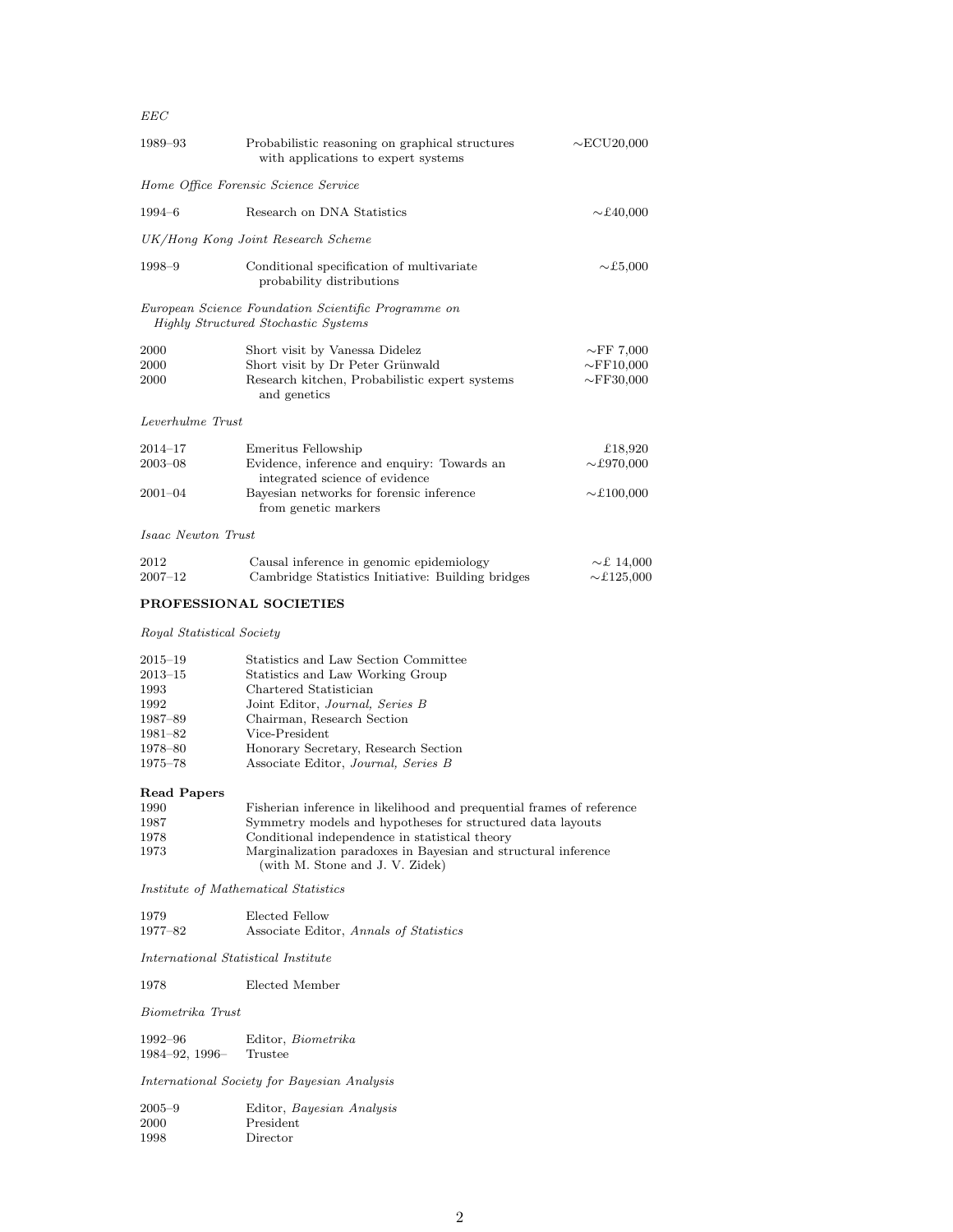### FURTHER PROFESSIONAL ACTIVITIES

| $2020 -$    | RAMP (Rapid Assistance in Modelling the Pandemic) Steering Committee                                               |
|-------------|--------------------------------------------------------------------------------------------------------------------|
| $2020 -$    | Associate Editor, Statistical Science                                                                              |
| $2015 - 19$ | Technical Advisory Committee Center for Statistics and Applications in Forensic Evidence,<br>Iowa State University |
| 2012–18     | Group to Individual Committee, MacArthur Foundation Law and Neuroscience Network, USA                              |
| 2012        | ASA Committee on Establishment of an International Prize in Statistics                                             |
| $2011-$     | Editorial Board, Journal of Causal Inference                                                                       |
| 2010        | External Assessor, APRC Review of the Department of Statistics, London School of Economics                         |
| 2009        | Institute for Mathematical Sciences Advisory Board, Imperial College                                               |
| 2008–12     | Board of Managers, Kuwait Foundation Fund                                                                          |
| 2007        | President's Advisory Board, Carnegie Mellon University Machine Learning Department                                 |
| 2006–8      | Academy of Medical Sciences Working Party on Non-Experimental Methods                                              |
| 1989        | External Assessor, Appointment Committee for Chair of Statistics, University of Durham                             |
| 1988–91     | UK Medicines Commission                                                                                            |
| 1987–2020   | Trustee, Neuroendocrinology Charitable Trust                                                                       |
| 1987–89     | Chairman, Board of Studies in Statistics, University of London                                                     |
| 1983–91     | Editorial Board, Oxford University Press Statistical Science Series                                                |
| 1982–85     | <b>SERC</b> Statistics Panel                                                                                       |
| 1978-91     | Royal College of Physicians Computer Committee                                                                     |
|             |                                                                                                                    |

External Examining

| 1998–2001   | University of Kent                                                          |
|-------------|-----------------------------------------------------------------------------|
| 1995–97     | Chief External Examiner for Combined Sciences, Hong Kong Baptist University |
| 1992–94     | University of Ulster                                                        |
| 1986–90     | Imperial College of Science, Technology and Medicine                        |
| 1986–89     | University College of Swansea                                               |
| $1982 - 85$ | University of Hong Kong                                                     |
| 1980–83     | University of Surrey                                                        |

Conference Organisation

| 2013             | Organiser, Special Topic Session on Probability Forecasting, 59th World Statistics Conference,<br>Hong Kong                                                                                  |
|------------------|----------------------------------------------------------------------------------------------------------------------------------------------------------------------------------------------|
| 2011             | Joint Organiser, Darwin College Lecture Series on "Beauty", Cambridge                                                                                                                        |
| 2010             | Joint Organiser, Third Workshop on Game-Theoretic Probability and Related Topics, Royal<br>Holloway University of London                                                                     |
| 2009             | Joint Organiser, Machine Learning Summer School, Cambridge                                                                                                                                   |
| $2009 - 10$      | Co-Convenor, Mellon Sawyer Seminar on Modelling Futures: Understanding Risk and<br>Uncertainty, Cambridge                                                                                    |
| 2009             | Joint Organiser, Molpage Training Programme on Causal Inference: State of the Art,<br>Cambridge                                                                                              |
| 2009             | Joint Organiser, Communicating Complex Statistical Evidence, Cambridge                                                                                                                       |
| 2008             | Joint Organiser, LMS Symposium on Mathematical Aspects of Graphical Models, Durham                                                                                                           |
| 2008             | Organiser, Cambridge Statistics Initiative 1-Day Meeting, Cambridge                                                                                                                          |
| 2007             | Programme Committee Chair, British Academy Conference on Enquiry, Evidence and Facts:<br>An Interdisciplinary Conference                                                                     |
| 2005             | Programme Committee, 10th International Workshop on Artificial Intelligence and Statistics,                                                                                                  |
| 2004             | <b>Barbados</b><br>Scientific Programme Committee, 3rd Winter Workshop on Statistics and Computer Science,<br>Ein-Gedi, Israel                                                               |
| 2001             | Organizer, DNA Workshop Meeting, Lewes                                                                                                                                                       |
| 2001             | Programme Committee, 8th International Workshop on Artificial Intelligence and Statistics,<br>Key West, Florida                                                                              |
| 2000             | Joint Organiser and Head of UK Delegation, International Conference on Foundations of<br>Statistical Inference, Jerusalem                                                                    |
| 2000             | Joint Conference President, 6th World Meeting of the International Society for Bayesian<br>Analysis, Crete                                                                                   |
| 2000             | Joint Organiser, HSSS Research Kitchen on Probabilistic Expert Systems for Genetic Analysis,<br>San Vigilio, Italy                                                                           |
| 1999             | Scientific Programme Committee and Seminar Organiser, Research Programme on Causal<br>Interpretation and Identification of Conditional Independence Structures, Fields Institute,<br>Toronto |
| 1998             | Joint Organiser, HSSS Workshop on Structural Learning in Graphical Models, Tirano, Italy                                                                                                     |
| 2002, 2006, 2010 | 1991, 1994, 1998, Organising Committee, Valencia International Meetings on Bayesian Statistics                                                                                               |
| 1986             | Joint Academic Organiser, RSS/SERC Research Workshop on Asymptotic Statistical<br>Inference, Edinburgh                                                                                       |
| 1982, 1986       | Institute of Statisticians Conferences on Practical Bayesian<br>Joint Technical Convenor:<br>Statistics, Cambridge                                                                           |
|                  |                                                                                                                                                                                              |

In addition, I have served on numerous University and Professional committees.

## INVITED PRESENTATIONS, ETC.

| 2019 | Statistical Analysis of Multi-outcome Data, Manchester                           |
|------|----------------------------------------------------------------------------------|
| 2019 | Keynote Lecture, Bayesian, Fiducial, and Frequentist Conference, Duke University |
|      |                                                                                  |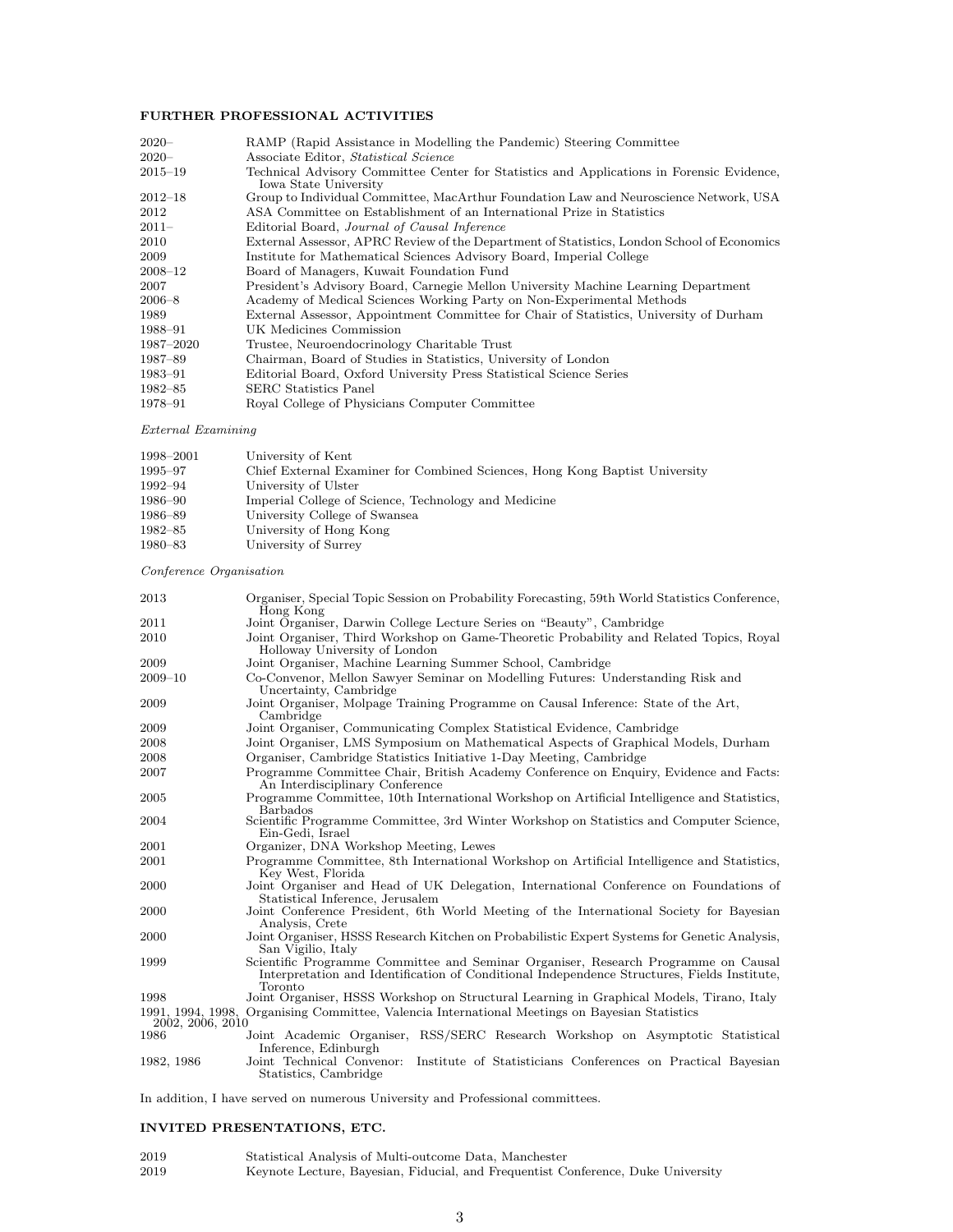| 2019         | European Causal Inference Meeting, Bremen                                                                                                    |
|--------------|----------------------------------------------------------------------------------------------------------------------------------------------|
| 2018         | Keynote Lecture, MRC Biostatistics Unit Causal Inference Symposium, Cambridge                                                                |
| 2018         | de Finetti Lecture, International Society for Bayesian Analysis, Edinburgh                                                                   |
| 2018         | Workshop in Honour of Maria Carla Galavotti, Bertinoro, Italy                                                                                |
| 2017         | Special Invited Paper, Computational and Methodological Statistics, London                                                                   |
| 2017         | Data, Databases and Expert Knowledge in Forensic Inference, Carnegie-Mellon University                                                       |
| 2017         | UK Causal Inference Meeting, Colchester                                                                                                      |
| 2016         | Lecture course, University of Cagliari                                                                                                       |
| 2016         | Programme on Probability and Statistics in Forensic Science, Isaac Newton Institute, Cam-<br>bridge                                          |
| 2016         | Paper Highlights from <i>Bayesian Analysis</i> Session, Joint Statisticsl Meetings, Chicago                                                  |
| 2016         | Paper Highlights from <i>Statistics and Public Policy</i> Session, Joint Statisticsl Meetings, Chicago                                       |
| 2016         | International Society for Bayesian Analysis, Sardinia                                                                                        |
| 2016         | Keynote Speaker, Société Française de Statistique, Montpellier                                                                               |
| 2015         | Center for Statistics and Applications in Forensic Evidence Kickoff Event, Ames, Iowa                                                        |
| 2015         | RSS Statistics and the Law Section Meeting on Epidemiological Evidence and Tort Litigation,<br>London                                        |
| 2015         | International Workshop on Causality, Counterfactuals, and Legal Responsibility, Sassari                                                      |
| 2015         | Fifth Conference of the European Philosophy of Science Association, Düsseldorf                                                               |
| 2015         | Lindley Memorial Session, Joint Statistical Meetings, Seattle                                                                                |
| 2015         | Greek Stochastics, Crete                                                                                                                     |
| 2015         | Danish Society of Theoretical Statistics, Copenhagen                                                                                         |
| 2015         | Keynote Speaker, UK Causal Inference Meeting, Bristol<br>Fifth Workshop on Game-Theoretic Probability and Related Topics, Guanajuato, Mexico |
| 2015<br>2014 | Keynote Speaker, 9th International Conference on Forensic Inference and Statistics, Leiden                                                   |
| 2014         | 47th Scientific Meeting of the Italian Statistical Society, Cagliari                                                                         |
| 2014         | Keynote Speaker, Korean Statistical Society Spring Meeting, Daejeon                                                                          |
| 2014         | KNAW Colloquium on Dependence Logic, Amsterdam                                                                                               |
| 2013         | 12th European Conference on Symbolic and Quantitative Approaches to Reasoning with                                                           |
|              | Uncertainty, Utrecht                                                                                                                         |
| 2013         | High-Dimensional Inference with Applications, Kent                                                                                           |
| 2013         | RSS Bayes 250 Meeting, London                                                                                                                |
| 2013         | Methodological Issues in the Special Sciences, Bertinoro, Italy                                                                              |
| 2013         | Recent Advances in Statistical Inference, Padua                                                                                              |
| 2013         | Seminar on Dependence Logic: Theory and Applications, Dagstuhl, Germany                                                                      |
| 2013         | Max Planck Intelligent Systems Colloquium, Tübingen, Germany                                                                                 |
| 2012         | Probabilistic Expert Systems for Forensic Genetics, Rome                                                                                     |
| 2012         | Symposium on Conditional and Direct Causal Effects, Jena                                                                                     |
| 2012         | Lecture course, Università Roma Tre                                                                                                          |
| 2012<br>2012 | The Hidden Side of DNA Profiles, Rome<br>Causal Inference and Dynamic Decisions in Longitudinal Studies, Bristol                             |
| 2011         | 30th Fisher Memorial Lecture, Cambridge                                                                                                      |
| 2011         | 8th International Conference on Forensic Inference and Statistics, Seattle                                                                   |
| 2011         | Guest Lecturer, Vienna International Summer University                                                                                       |
| 2011         | Hierarchical Models and Markov Chain Monte Carlo, Crete                                                                                      |
| 2011         | Causal Inference in the Health Sciences, Bologna                                                                                             |
| 2011         | Workshop on Geometric and Algebraic Statistics 3, Warwick                                                                                    |
| 2010         | Information Geometry and its Applications III, Leipzig                                                                                       |
| 2010         | Third Workshop on Game-Theoretic Probability and Related Topics,<br>Royal Holloway University of London                                      |
| 2010         | Young Researchers in Mathematics 2010, Cambridge                                                                                             |
| 2010         | Saw Swee Hock Lecture in Statistics, University of Hong Kong                                                                                 |
| 2009         | Perspectives on Causation, School of Law, University of Aberdeen                                                                             |
| 2009         | Atlantic Causal Modeling Conference, University of Pennsylvania                                                                              |
| 2009<br>2009 | Causal Inference: State-of-the-Art, Cambridge<br>Mixing Econometrics and Epidemiology, Imperial College London                               |
| 2009         | Communicating Complex Statistical Evidence, Cambridge                                                                                        |
| 2008         | Causality: Objectives and Assessment. Neural Information Processing Systems Workshop,<br>Whistler                                            |
| 2008         | Tutorial, Neural Information Processing Systems Conference, Vancouver                                                                        |
| 2008         | Gruppo Ematologi Forensi Italiani, Padova                                                                                                    |
| 2008         | LMS Symposium on Mathematical Aspects of Graphical Models, Durham                                                                            |
| 2008         | The Rôle and Evaluation of Evidence in Economic Analysis, Bologna                                                                            |
| 2008         | Franklin Institute Awards Symposium, Philadelphia                                                                                            |
| 2008         | Geometric Aspects of Conditional Independence and Information, Leipzig                                                                       |
| 2007         | British Academy Conference on Enquiry, Evidence and Facts: An Interdisciplinary Conference                                                   |
| 2007         | Reassessing the Paradigms of Statistical Model Building, Oberwolfach, Germany                                                                |
| 2007         | Academy of Experts, London                                                                                                                   |
| 2007<br>2007 | Evidence in the Human Sciences, Bologna<br>Confirmation, Induction and Science, London School of Economics                                   |
| 2007         | Seymour Geisser Memorial Lecture, University of Minnesota                                                                                    |
| 2007         | Graphic and Visual Representations of Evidence and Inference in Legal Settings, Cardozo                                                      |
|              | Law School, New York                                                                                                                         |

2006 de Finetti Centenary Meeting, Bologna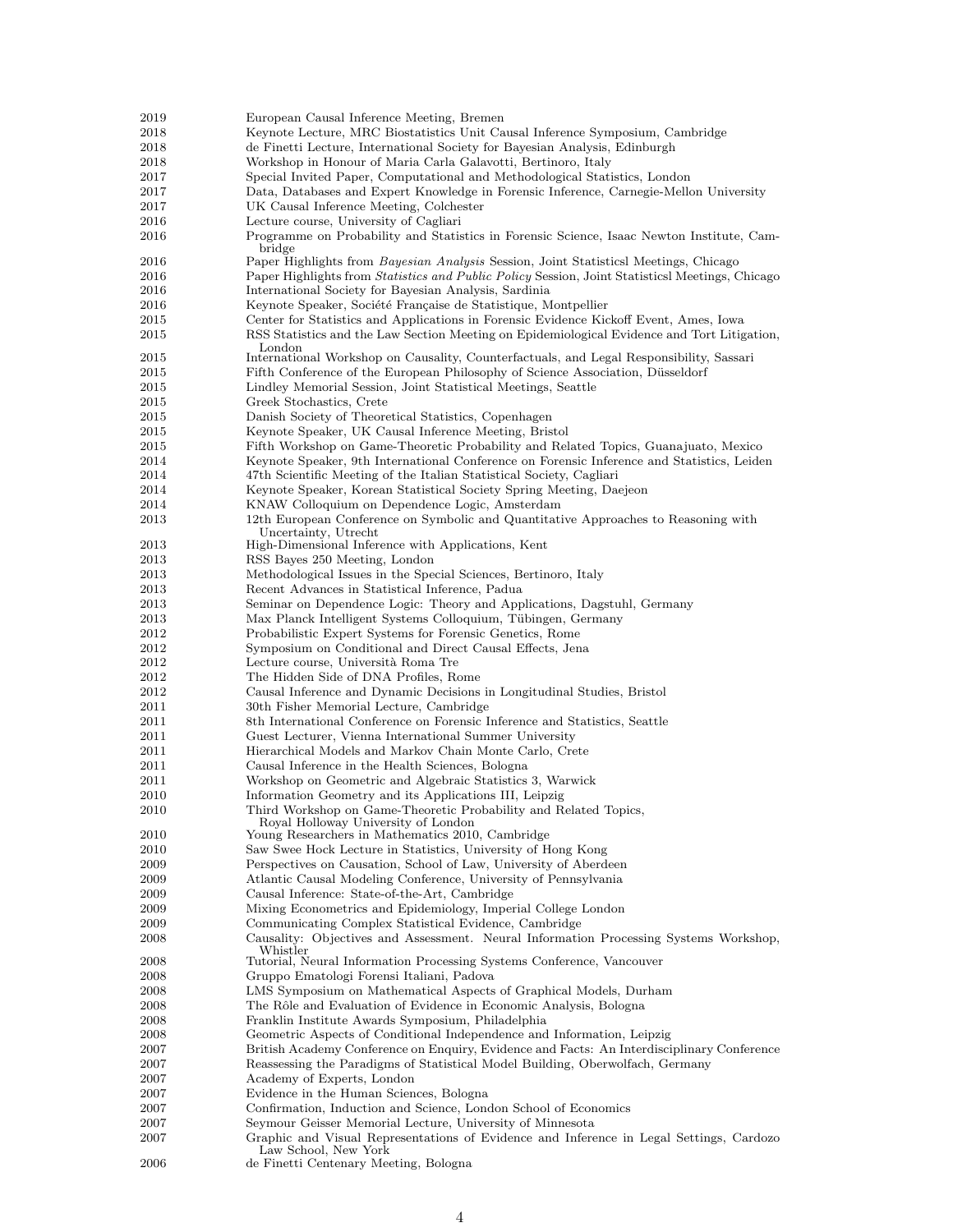| 2006        | Pluralism and Causality in the Sciences, London School of Economics                                                                                                             |
|-------------|---------------------------------------------------------------------------------------------------------------------------------------------------------------------------------|
| 2006        | Medical Thinking: What Do We Know? CRUK, London                                                                                                                                 |
| 2006        | 40th Anniversary Celebrations, Department of Statistics, Glasgow                                                                                                                |
| 2006        | Causality and Probability in the Sciences, University of Kent                                                                                                                   |
| 2006        | Teaching Evidence and Fact Analysis, Institute of Advanced Legal Studies, London                                                                                                |
| 2006        | Causation, Probability and Decision, Sydney University                                                                                                                          |
| 2006        | Bayesian Reasoning Workshop, Monash University                                                                                                                                  |
| 2006        | Distinguished Lecture in Computer Science, Queen Mary, University of London                                                                                                     |
| 2005        | Second International Conference on Information Geometry, Tokyo                                                                                                                  |
| 2005        | 21st Congress of the International Society for Forensic Genetics, Azores                                                                                                        |
| 2005        | Second Workshop on Combining Probability and Logic, London School of Economics                                                                                                  |
| 2005        | British Society for Philosophy of Science Annual Conference, Manchester                                                                                                         |
| 2005        | International Conference on Statistics, Hong Kong                                                                                                                               |
| 2005        | Human Identification E-Symposium 2005                                                                                                                                           |
| 2005        | Sixth International Conference on Forensic Statistics, Tempe, Arizona                                                                                                           |
|             |                                                                                                                                                                                 |
| 2004        | Royal Statistical Society Conference, Manchester                                                                                                                                |
| 2004        | International Summer School on 'Causality, Uncertainty and Ignorance', Konstanz, Germany                                                                                        |
| 2004        | PASCAL Workshop on Learning-Theoretic and Bayesian Inductive Principles, London                                                                                                 |
| 2004        | Information Processing and Management of Uncertainty, Perugia                                                                                                                   |
| 2004        | 19th Annual Darwin College Lecture Series, Cambridge                                                                                                                            |
| 2003        | GSS Assistant Statistician & Statistical Officer Annual Conference, Reading                                                                                                     |
| 2003        | Workshop on Paradigms of Model Building, Dortmund                                                                                                                               |
| 2003        | MIR@C Workshop on Bayesian Networks and Micro-Array Analysis, Warwick                                                                                                           |
| 2003        | CISHE Colloquium on Transitions, University College London                                                                                                                      |
| 2003        | 54th Session of the International Statistical Institute, Berlin                                                                                                                 |
|             | (Invited Paper Meeting Organiser)                                                                                                                                               |
| 2003        | Workshop on Complexity and Inference, Rutgers University                                                                                                                        |
| 2003        | Workshop on Statistical Learning in Classification and Model Selection, Eindhoven                                                                                               |
| 2002        | Fifth International Conference on Forensic Statistics, Venice                                                                                                                   |
| 2002        | AMS Summer Research Conference on Emerging Issues in Longitudinal Data Analysis, Mount                                                                                          |
|             | Holyoke College, Massachusetts                                                                                                                                                  |
| 2002        | Conference on Causality: Metaphysics and Methods, London School of Economics                                                                                                    |
| 2001        | Workshop on Recent Developments and Applications in the Statistical Analysis of Discrete                                                                                        |
|             | Structures, Munich                                                                                                                                                              |
| 2001        | Conference on Statistical Models and Computationally Intensive Methods for Estimation and                                                                                       |
|             | Prediction, Bressanone, Italy                                                                                                                                                   |
| 2001        | Conference on Causality and Statistics, Snowbird, Utah                                                                                                                          |
| 2001        | Rietz Lecturer, IMS Annual Meeting, Atlanta, Georgia                                                                                                                            |
| 2001        | Seminar on Inference Principles and Model Selection, Dagstuhl, Germany                                                                                                          |
| 2001        | ISBA Regional Meeting, Laguna Beach                                                                                                                                             |
| 2001        | Symposium on Bayes's Theorem, The British Academy, London                                                                                                                       |
| 2001        | HSSS Workshop on Structural Stochastic Systems for Individual Behaviours, Louvain-la-                                                                                           |
|             | Neuve, Belgium (Discussant)                                                                                                                                                     |
| 2001        | Eighth International Workshop on Artificial Intelligence and Statistics, Key West, Florida                                                                                      |
| 2000        | International Conference on Foundations of Statistical Inference, Jerusalem                                                                                                     |
| 2000        | Seminar in Honour of Abner Shimony, Bologna                                                                                                                                     |
| <b>2000</b> | DINA Research Kitchen on Probabilistic Expert Systems for Genetic Analysis, Skagen, Den-                                                                                        |
|             | mark                                                                                                                                                                            |
| 2000        | HSSS Final Workshop, Luminy, France                                                                                                                                             |
| 2000        | 21st Meeting of the International Society for Clinical Biostatistics, Trento, Italy (Discussant)                                                                                |
| 2000        | AMS Summer Research Conference on Bayes, Frequentist and Likelihood Inference: A Syn-                                                                                           |
|             | thesis, Mount Holyoke College, Massachusetts                                                                                                                                    |
| 2000        | Fourth Conference on Logic and the Foundations of the Theory of Games and Decisions, Turin                                                                                      |
| 2000        | Sixth World Meeting of the International Society for Bayesian Analysis, Crete                                                                                                   |
| 2000        | International Conference on Philosophical Aspects of Bayesianism, King's College London                                                                                         |
| 2000        | Workshop on Forecast Validation and Risk Assessment, Humboldt University, Berlin                                                                                                |
| 2000        | HSSS Research Kitchen on Probabilistic Expert Systems for Genetic Analysis, San Vigilio,                                                                                        |
|             | Italy                                                                                                                                                                           |
| 1999        | Fourth International Conference on Forensic Statistics, North Carolina State University                                                                                         |
| 1999        | Research Seminars on 'Conditional Independence Structures and Graphical Models' and<br>'Causal Interpretation of Graphical Models', Research Programme on Causal Interpretation |
|             | and Identification of Conditional Independence Structures, Fields Institute, Toronto                                                                                            |
| 1999        | Second European Conference on Highly Structured Stochastic Systems, Pavia                                                                                                       |
| 1999        | 52nd Session of the International Statistical Institute, Helsinki (Invited Paper Meeting Or-                                                                                    |
|             | ganiser)                                                                                                                                                                        |
| 1999        | Workshop on On-Line Decision Making, Rutgers University                                                                                                                         |
| 1999        | International Workshop on Objective Bayesian Methodology, Valencia                                                                                                              |
| 1999        | Uncertainty 99 (Seventh International Workshop on Artificial Intelligence and Statistics), Fort                                                                                 |
|             | Lauderdale, Florida                                                                                                                                                             |
| 1998        | HSSS Workshop on Structural Learning in Graphical Models, Tirano, Italy                                                                                                         |
| 1998        | Special Invited Speaker, Joint UAI/ICML/COLT Meetings, Madison, Wisconsin                                                                                                       |
| 1998        | Conference on Automated Learning and Discovery, Pittsburgh                                                                                                                      |
| 1998        | Sixth Valencia International Meeting on Bayesian Statistics                                                                                                                     |
| 1997        | Programme on Neural Networks and Machine Learning, Isaac Newton Institute, Cambridge                                                                                            |
| 1997        | AMS-IMS-SIAM Summer Research Conference on Graphical Markov Models, Influence Dia-<br>grams, and Bayesian Belief Networks, Seattle                                              |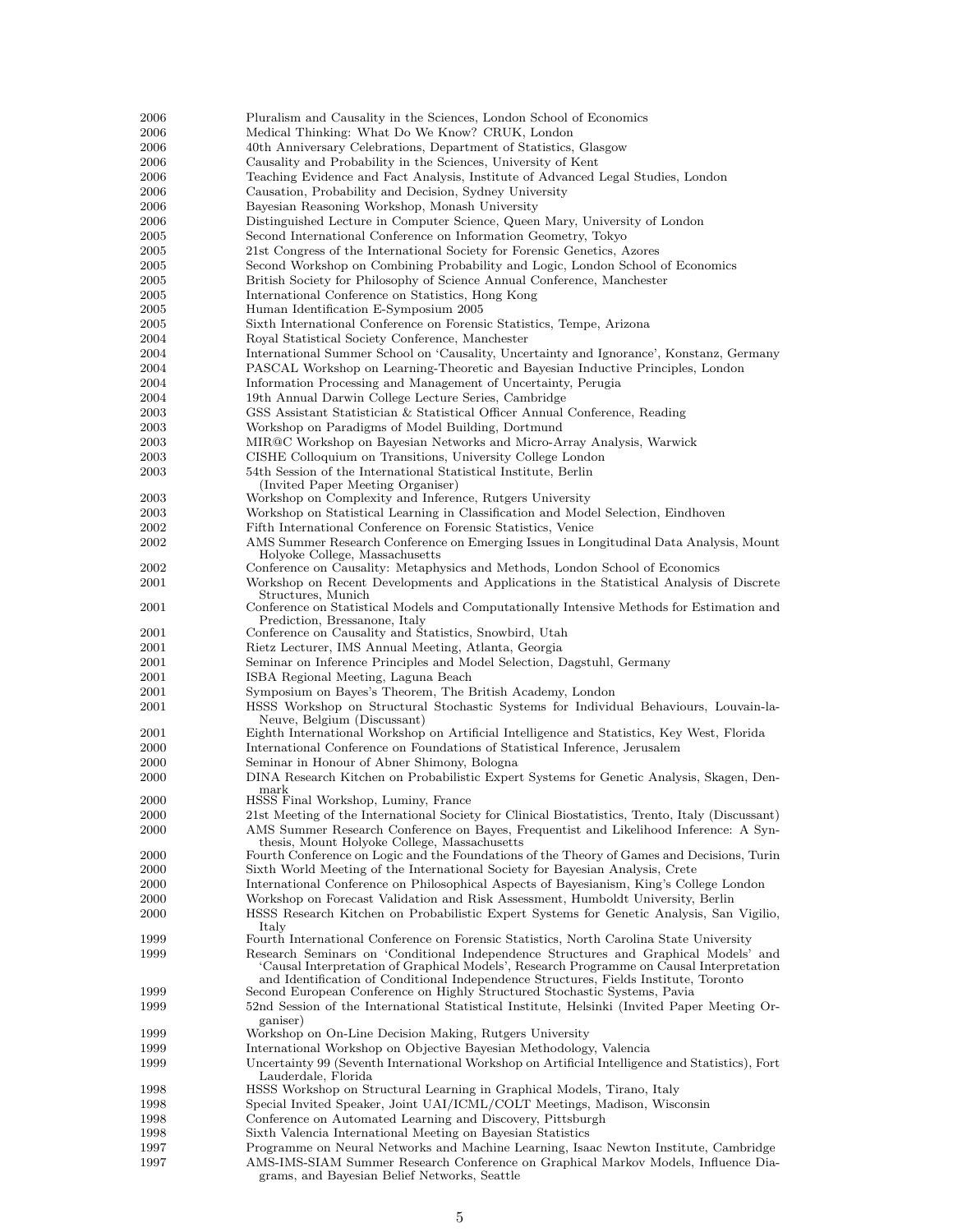| 1997         | Joint Statistical Meetings (ASA), Anaheim (Session organiser)                                                                  |
|--------------|--------------------------------------------------------------------------------------------------------------------------------|
| 1997         | International Society for Bayesian Analysis, Istanbul                                                                          |
| 1997         | International Symposium on Contemporary Multivariate Analysis and its Applications, Hong                                       |
|              | Kong (Session organiser and speaker)                                                                                           |
| 1997         | Tutorial, Sixth International Workshop on Artificial Intelligence and Statistics, Fort Laud-                                   |
| 1996         | erdale, Florida<br>NATO Advanced Study Institute on Learning in Graphical Models, Erice, Sicily                                |
| 1996         | Fourth World Congress of the Bernoulli Society, Vienna                                                                         |
| 1996         | Third International Conference on Forensic Statistics, Edinburgh                                                               |
| 1995         | Third Brazilian Bayesian Statistics Meeting, Ouro Preto                                                                        |
| 1995         | Closing Address, Sixth Latin American Congress on Probability and Statistics, Viña del Mar,                                    |
|              | Chile                                                                                                                          |
| 1995         | Algebraic and Combinatorial Methods in Multivariate Analysis, Oberwolfach, Germany                                             |
| 1995         | Research Seminar on Probability and Causality, Aalborg, Denmark                                                                |
| 1995         | Second International Workshop on Bayesian Robustness, Rimini, Italy                                                            |
| 1995         | Mahalanobis Memorial Lectures, Indian Statistical Institute: Delhi, Bangalore, Calcutta                                        |
| 1994         | Second European Science Foundation Workshop on Highly Structured Stochastic Systems,                                           |
| 1994         | Wiesbaden, Germany<br>First European Science Foundation Workshop on Highly Structured Stochastic Systems,                      |
|              | Cortona, Italy                                                                                                                 |
| 1994         | Drug Information Association 5th European Workshop on Statistical Methodology in Clinical                                      |
|              | Research, Edinburgh                                                                                                            |
| 1993         | International Workshop on Hierarchical Modelling, Rio de Janeiro                                                               |
| 1993         | Computer Vision Programme, Isaac Newton Institute, Cambridge                                                                   |
| 1993         | Second DeGroot Memorial Lecture, Carnegie-Mellon University                                                                    |
| 1993         | 49th Session of the International Statistical Institute, Florence                                                              |
| 1993         | First Multinational Riverboat Conference on Bayesian Econometrics and Statistics,                                              |
| 1992         | Basel-Amsterdam<br>International Symposium on Social Gerontology, Jaen, Spain                                                  |
| 1992         | Royal Statistical Society Conference, Sheffield                                                                                |
| 1992         | Institute of Statisticians Conference on Practical Bayesian Statistics, Nottingham                                             |
| 1992         | Fifth Purdue International Symposium on Statistical Decision Theory and Related Topics                                         |
| 1992         | International Symposium on Multivariate Analysis and its Applications, Hong Kong                                               |
| 1991         | Conference on Recent Developments of Exchangeable Random Processes and their Statistical                                       |
|              | Applications, Cortona, Italy                                                                                                   |
| 1991         | Fourth Valencia International Meeting on Bayesian Statistics                                                                   |
| 1990         | Lecture course, University of Perugia, Italy                                                                                   |
| 1990         | Royal Statistical Society Fisher Centenary Meeting, London                                                                     |
| 1989         | 18th National Statistics Meeting, Santiago de Compostela, Spain                                                                |
| 1989         | RSS/SERC Research Workshop on Expert Systems and Statistics, Edinburgh                                                         |
| 1989         | Lecture Course, Bocconi University, Milan                                                                                      |
| 1988         | Joint Statistical Meetings, New Orleans                                                                                        |
| 1988         | 14th George Zyskind Memorial Lecture, Iowa State University                                                                    |
| 1987         | Third Valencia International Meeting on Bayesian Statistics<br>Second Catalan International Symposium on Statistics, Barcelona |
| 1986<br>1986 | Institute of Statisticians Conference on Practical Bayesian Statistics, Cambridge                                              |
| 1986         | RSS/SERC Research Workshop on Asymptotic Statistical Inference, Edinburgh                                                      |
| 1985         | Lecture course, Department of Biostatistics, University of Valencia                                                            |
| 1984         | 20th Gregynog Statistical Conference                                                                                           |
| 1984         | Royal Statistical Society 150th Anniversary Conference, London                                                                 |
| 1984         | Israel Statistical Association Conference on Foundations of Statistical Inference, Tel Aviv                                    |
| 1983         | British Society for the Philosophy of Science Annual Conference, Brighton                                                      |
| 1983         | Special Invited Paper, Institute of Mathematical Statistics Meeting, Nashville                                                 |
| 1982         | European Meeting of Statisticians, Palermo                                                                                     |
| 1982         | Royal Statistical Society Conference, York                                                                                     |
| 1982         | Lecture Course, University of London Postgraduate Statistics Series                                                            |
| 1981         | Conference on Exchangeability in Probability and Statistics, Rome                                                              |
| 1980         | Conference on Medical Statistics, Rome                                                                                         |
| 1979         | International Meeting on Bayesian Statistics, Valencia                                                                         |
| 1978         | Dutch Statistical Meeting, Lunteren                                                                                            |
| 1978         | Institute of Mathematical Statistics Conference, San Diego                                                                     |
| 1977         | Lecture course, Department of Statistics, Carnegie-Mellon University                                                           |
| 1977         | Lecture Course, Istituto per le Applicazione del Calcolo, Rome                                                                 |
| 1976         | European Meeting of Statisticians, Grenoble                                                                                    |
| 1976         | First European Conference on the Foundations and Applications of Bayesian Methods,                                             |
| 1974         | Fontainebleau<br>Research Conference, Department of Theoretical Statistics, Aarhus University                                  |
|              |                                                                                                                                |

Additionally I have given numerous invited research seminars at Universities in the UK and abroad, and have proposed or seconded the vote of thanks on ten Royal Statistical Society read papers.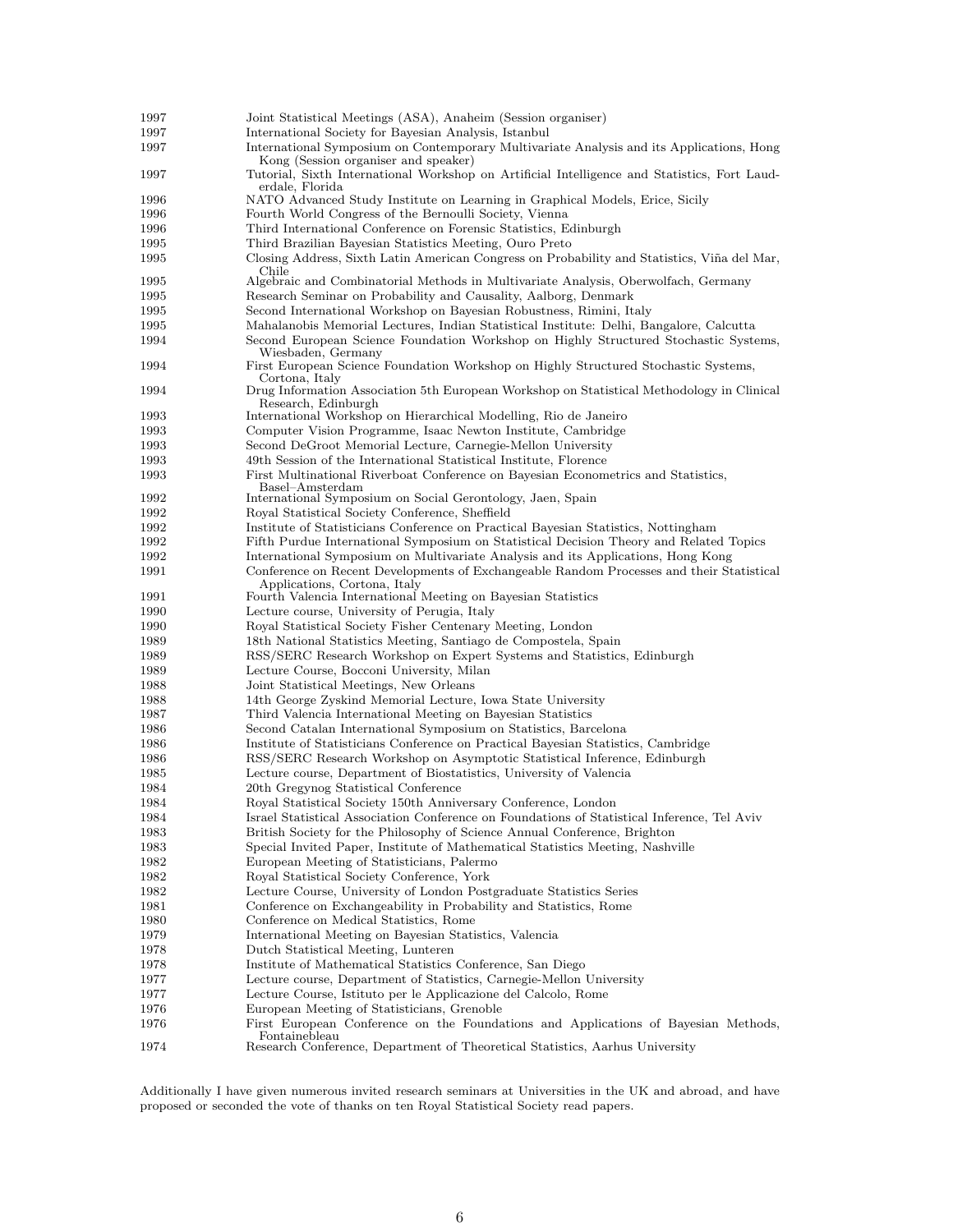### **TEACHING**

#### Postgraduate Courses

| Advanced Statistics and Inference<br>Practical Statistics<br>Probabilistic Expert Systems and<br>Image Analysis<br>Time Series                                                                                     | Advanced Statistics<br>Comparative Statistical Methods<br>Applied Bayesian Methods<br>Communication Workshop<br>Monte Carlo Inference                                             |
|--------------------------------------------------------------------------------------------------------------------------------------------------------------------------------------------------------------------|-----------------------------------------------------------------------------------------------------------------------------------------------------------------------------------|
| Undergraduate Courses                                                                                                                                                                                              |                                                                                                                                                                                   |
| Elementary Statistics<br>Statistical Prediction Analysis<br>Frequency Data<br>Bayesian Probability and Inference<br>Linear Methods and Analysis of Variance<br>Stochastic Systems<br>Stochastic Methods in Finance | Stochastic Processes<br>Probability<br>Multivariate Analysis<br>Decision Analysis<br>Computational Techniques for Statistics<br>Statistical Inference<br>Principles of Statistics |
| <i>Ancillary Courses</i>                                                                                                                                                                                           |                                                                                                                                                                                   |
| Probability for Mathematicians<br>Statistics for Systems and Management<br>Graduate School Foundation Course                                                                                                       | Statistics for Medical Students<br>Evidence and Proof (Ll.M. Students)                                                                                                            |
| External Courses                                                                                                                                                                                                   |                                                                                                                                                                                   |
| Industrial Statistics<br>Bayesian Statistics for Science, Engineer-<br>ing, Medicine and Management<br>Statistical Methods in Reliability                                                                          | Lucas Institute for Engineering Production<br>George Washington University<br>George Washington University                                                                        |
| Fundamentals of Statistical Causality<br>Causality                                                                                                                                                                 | RSS/EPSRC Graduate Training Programme;<br>Dipartimento di Economia, Università Roma Tre<br>Machine Learning Summer School, Cambridge                                              |

#### MAJOR CONSULTING ACTIVITIES

Auto-Roulette

Performance Analysis of Electronic Gaming Machines Department of Health/British Dental Association Measurement of Dentists' Workload (Report deposited in House of Commons Library) W. S. Atkins Management Consultants/Anglian Water/South-West Water Verification of Statistical Methodology and Software for Water Company Asset Management Plans Glaxo Group Research Limited/Fastmalt Limited An Expert System for Assessing Adverse Drug Reactions Various Solicitors Adviser/expert witness on the interpretation of statistical evidence — especially DNA profile evidence Railtrack PLC Expert Knowledge Elicitation

#### RESEARCH INTERESTS

My research has been largely motivated by the desire to understand and explore the connexions between logical and philosophical principles of inference, mathematical structures, and data-analysis. Much of my work is a critical examination of the logical Foundations of Statistics, both from a general standpoint and in respect of particular schools of thought — especially Bayesian, but also Likelihood, Structural and Fiducial. Early work on the Marginalization Paradox in improper Bayesian inference continues to stimulate debate. I have a particular interest in Bayesian Decision Theory, and have developed and applied general decisiontheoretic ideas to clarify the theory of Optimal Experimental Design. Other Bayesian research interests include: Coherent Combination of Expert Opinions; Matrix Distribution Theory and Bayesian Multivariate Analysis (where work with BiQi Fang has drawn attention to undesirable properties of conjugate prior distributions in problems with many variables, and suggested some better-behaved alternatives); Model Uncertainty; and Maximum Entropy and Robust Bayes Analysis (which, in work with Peter Grünwald, have been shown to be two sides of the same coin).

Over 30 years ago I made contributions to a novel approach to statistical inference from the viewpoint of abstract Differential Geometry, which have proved significant in the later detailed development of that topic by Amari and others. I have once more become engaged in this area, and am extending it to statistical decision theory. With Steffen Lauritzen and Matthew Parry I have developed a complete characterisation of local proper scoring rules, which encourage honesty when assessing probability distributions, while depending only on the assessment made in the neighborhood of the realised outcome.

I introduced and developed the general axiomatic theory of, and associated notation for, Conditional Independence. As well as being a valuable tool for formulating and solving a great variety of conceptual and technical problems, this supplies a unifying thread drawing together many seemingly unrelated concepts of statistical inference. More recently I developed a novel abstract mathematical framework, the Separoid, which